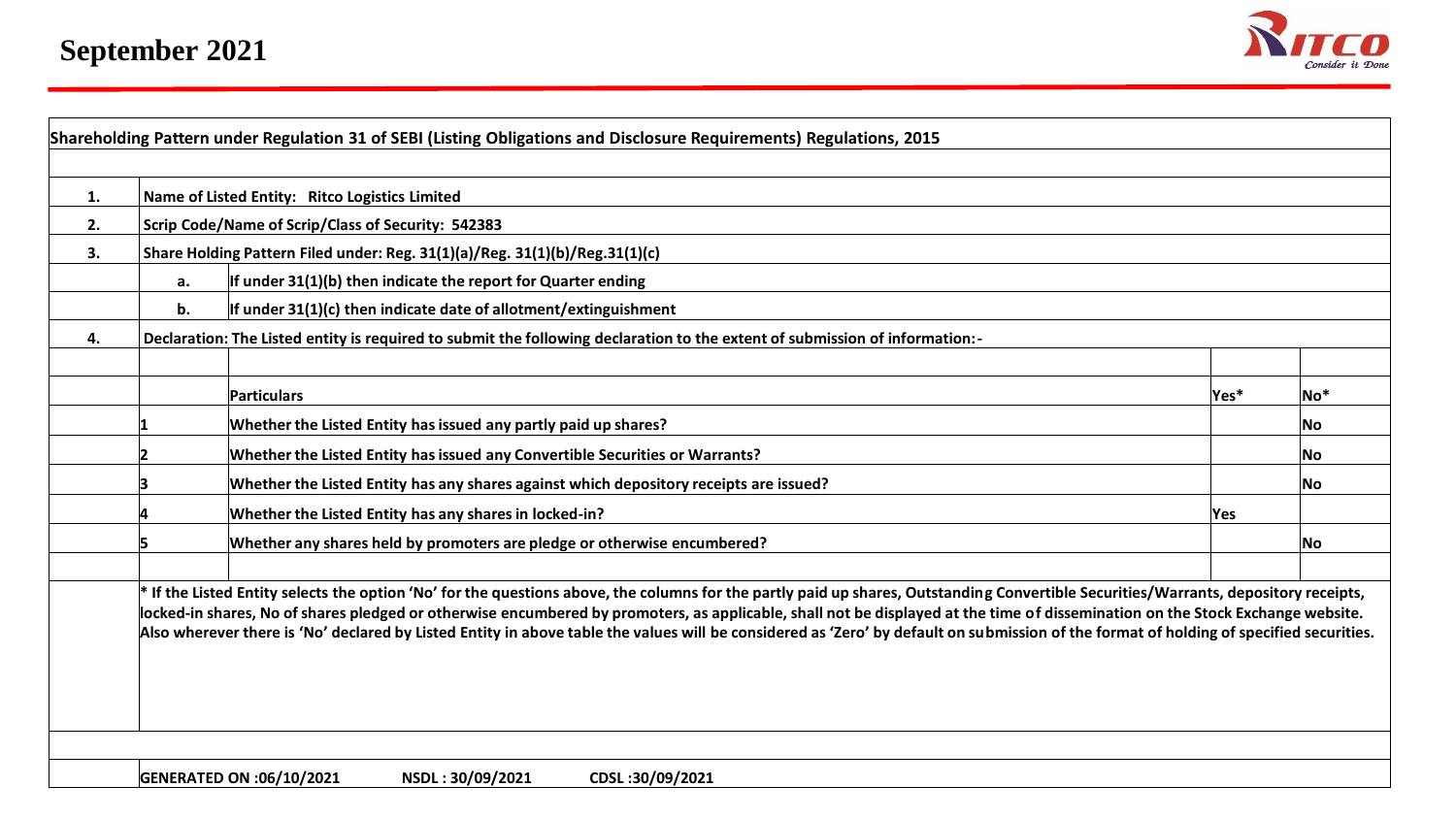

|      | <b>Ritco Logistics Limited</b>                              |                                     |                                                  |                                               |                                                       |                                  |                                                                                                        |                                                      |                  |                                                       |                                                                                        |                                                                                                                                                        |                               |                                                |                                |                                         |                                                                     |
|------|-------------------------------------------------------------|-------------------------------------|--------------------------------------------------|-----------------------------------------------|-------------------------------------------------------|----------------------------------|--------------------------------------------------------------------------------------------------------|------------------------------------------------------|------------------|-------------------------------------------------------|----------------------------------------------------------------------------------------|--------------------------------------------------------------------------------------------------------------------------------------------------------|-------------------------------|------------------------------------------------|--------------------------------|-----------------------------------------|---------------------------------------------------------------------|
|      | Table I - Summary Statement holding of specified securities |                                     |                                                  |                                               |                                                       |                                  |                                                                                                        |                                                      |                  |                                                       |                                                                                        |                                                                                                                                                        |                               |                                                |                                |                                         |                                                                     |
|      |                                                             |                                     |                                                  |                                               |                                                       |                                  |                                                                                                        |                                                      |                  |                                                       |                                                                                        |                                                                                                                                                        |                               |                                                |                                |                                         |                                                                     |
|      |                                                             |                                     |                                                  |                                               |                                                       |                                  |                                                                                                        | securities                                           |                  | Number of Voting Rights held in each class of         |                                                                                        |                                                                                                                                                        | Number of Locked in<br>shares |                                                | Number of Shares<br>encumbered | pledged or otherwise                    |                                                                     |
|      | Category Category of shareholder                            | Nos. of<br>sharehold shares<br>lers | No. of fully Partly<br>paid up<br>equity<br>held | No. of<br>paid-up<br>equity<br>shares<br>held | No. of<br>shares<br>Depositoryshares<br>Receipts held | underlying Total nos.            | Shareholdi<br>$\ln g$ as a %<br>of total<br>no. of<br>shares<br>(calculated<br>as per<br>SCRR,<br>1957 | No of Voting Rights<br>Class eg: X Class eg: y Total |                  | Total as a securities diluted<br>$\%$ of<br>$(A+B+C)$ | No. of<br><b>Shares</b><br>Underlyinge<br>ng<br>(including share<br>Warrants) capital) | Shareholdi<br>$ $ ng, as a %<br>assuming<br>full<br>conversion<br>lof<br>convertibl<br>Outstandi  securities (<br>as a<br>convertibl percentag<br>e of | No. (a)                       | As a % of<br>total<br><b>Shares</b><br>held(b) | No. (a)                        | As a % of<br>total<br>Shares<br>held(b) | Number of<br>equity<br>shares<br>held in<br>dematerial<br>ised form |
| (1)  | (11)                                                        | (III)                               | (IV)                                             | (V)                                           | (VI)                                                  | $(VII) =$<br>$(IV)+(V)+$<br>(VI) | (VIII) As a<br>% of<br>$(A+B+C2)$                                                                      |                                                      | (IX)             |                                                       | (X)                                                                                    | $(XI)$ =<br>$(VII)+(X)$<br>As a % of<br>$(A+B+C2)$                                                                                                     |                               | (XII)                                          |                                | (XIII)                                  | (XIV)                                                               |
| (A)  | Promoter & Promoter Group                                   |                                     | 17876618                                         |                                               | ın                                                    | 17876618 73.0355                 |                                                                                                        | $17876618$ 0                                         | 17876618 73.0355 |                                                       |                                                                                        | 73.0355                                                                                                                                                | 5017700                       | 28.0685                                        |                                | 0.0000                                  | 17876618                                                            |
| (B)  | Public                                                      | 533                                 | 6600000                                          |                                               |                                                       | 6600000                          | 26.9645                                                                                                | 6600000                                              | 6600000 26.9645  |                                                       |                                                                                        | 26.9645                                                                                                                                                |                               | 0.0000                                         | <b>NA</b>                      | <b>NA</b>                               | 6600000                                                             |
| (C)  | Non Promoter - Non Public                                   |                                     |                                                  |                                               |                                                       |                                  |                                                                                                        |                                                      |                  |                                                       |                                                                                        |                                                                                                                                                        |                               | 0.0000                                         | <b>NA</b>                      | <b>NA</b>                               |                                                                     |
| (C1) | <b>Shares Underlying DRs</b>                                |                                     |                                                  |                                               |                                                       |                                  | 0.0000                                                                                                 |                                                      | In               | 0.0000                                                |                                                                                        | 0.0000                                                                                                                                                 |                               | 0.0000                                         | <b>NA</b>                      | <b>NA</b>                               |                                                                     |
| (C2) | Shares Held By Employee Trust                               |                                     |                                                  |                                               |                                                       |                                  | 0.0000                                                                                                 |                                                      | In               | 0.0000                                                |                                                                                        | 0.0000                                                                                                                                                 |                               | 0.0000                                         | <b>NA</b>                      | <b>NA</b>                               |                                                                     |
|      | Total                                                       | 540                                 | 24476618                                         |                                               |                                                       |                                  | 24476618 100.0000 24476618 0                                                                           |                                                      |                  | 24476618 100.0000                                     |                                                                                        | 100.0000 5017700                                                                                                                                       |                               | 20.4999                                        |                                | 0.0000                                  | 24476618                                                            |
|      |                                                             |                                     |                                                  |                                               |                                                       |                                  |                                                                                                        |                                                      |                  |                                                       |                                                                                        |                                                                                                                                                        |                               |                                                |                                |                                         |                                                                     |
|      | GENERATED ON :06/10/2021<br>NSDL: 30/09/2021                | CDSL:30/09/2021                     |                                                  |                                               |                                                       |                                  |                                                                                                        |                                                      |                  |                                                       |                                                                                        |                                                                                                                                                        |                               |                                                |                                |                                         |                                                                     |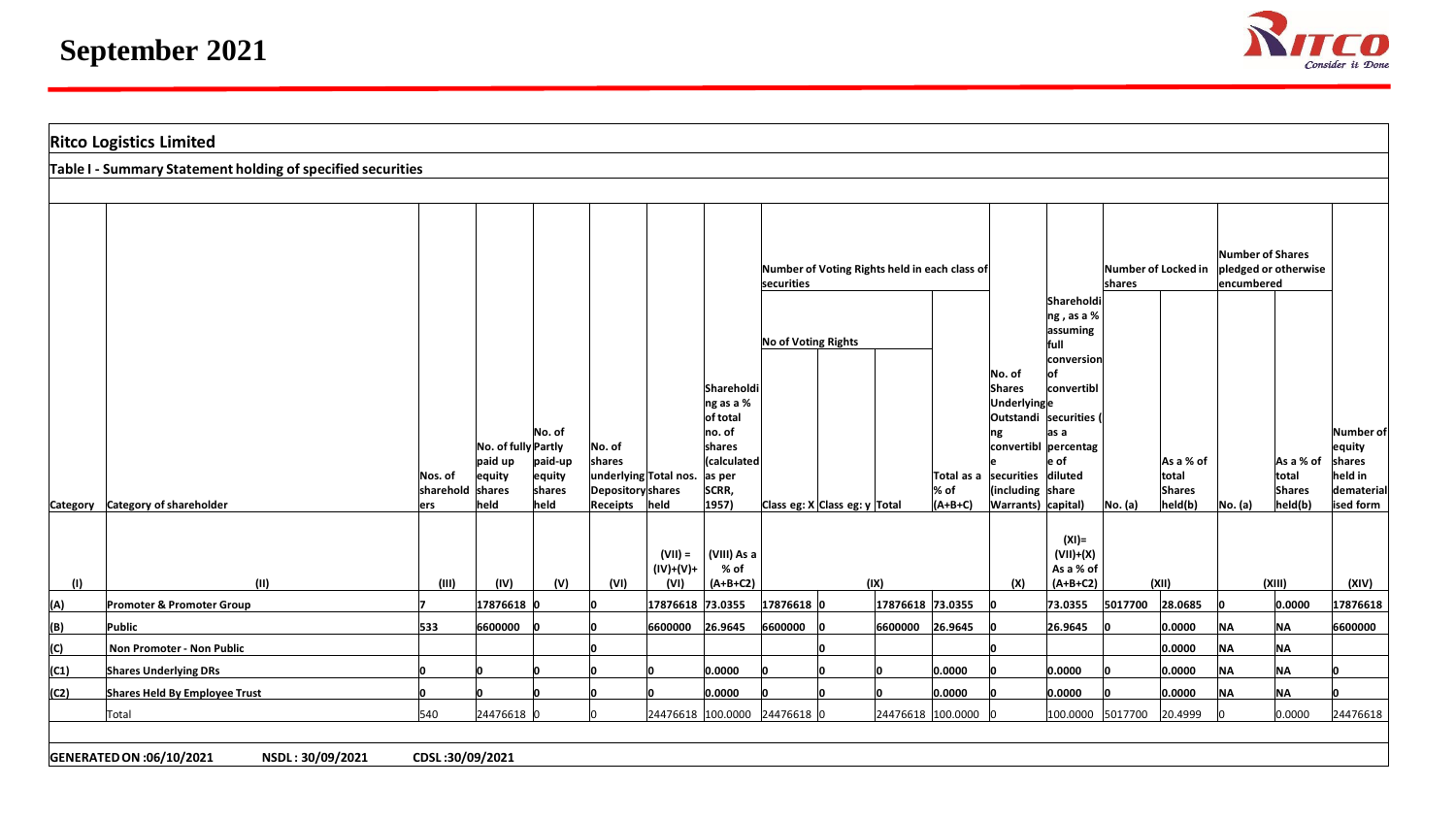

|     | <b>Ritco Logistics Limited</b>                                                       |                                  |            |                         |                                             |      |                             |                              |                                |                             |                                                          |          |                                         |                                            |                                                       |                                                   |                                           |                             |                     |                                |
|-----|--------------------------------------------------------------------------------------|----------------------------------|------------|-------------------------|---------------------------------------------|------|-----------------------------|------------------------------|--------------------------------|-----------------------------|----------------------------------------------------------|----------|-----------------------------------------|--------------------------------------------|-------------------------------------------------------|---------------------------------------------------|-------------------------------------------|-----------------------------|---------------------|--------------------------------|
|     | Table II - Statement showing shareholding pattern of the Promoter and Promoter Group |                                  |            |                         |                                             |      |                             |                              |                                |                             |                                                          |          |                                         |                                            |                                                       |                                                   |                                           |                             |                     |                                |
|     |                                                                                      |                                  |            |                         |                                             |      |                             |                              |                                |                             |                                                          |          |                                         |                                            |                                                       |                                                   |                                           |                             |                     |                                |
|     |                                                                                      |                                  |            |                         |                                             |      |                             |                              |                                |                             | Number of Voting Rights held in each class of securities |          |                                         |                                            |                                                       | Number of Locked in shares   otherwise encumbered |                                           | Number of Shares pledged or |                     |                                |
|     |                                                                                      |                                  |            |                         |                                             |      |                             |                              |                                |                             | Shareholding No of Voting Rights                         |          |                                         | No. of Shares<br>Underlying<br>Outstanding | Shareholding, as a %<br>assuming full                 |                                                   |                                           |                             |                     | Number of                      |
|     |                                                                                      |                                  |            |                         | No. of fully   Partly paid-up               |      | No. of shares<br>underlying |                              | % calculated<br>as per SCRR,   |                             |                                                          |          |                                         | convertible<br>securities                  | conversion of<br>convertible securities               |                                                   |                                           |                             |                     | equity shares<br>held in       |
|     | Category & Name of the shareholders                                                  | <b>Entity Type</b>               | PAN        | Nos. of<br>shareholders | paid up equity equity shares<br>shares held | held | Depository<br>Receipts      | Total nos.<br>shares held    | 1957 As a % of<br>$(A+B+C2)$   | Class eg: $X$ Class eg: $y$ |                                                          | Total    | Total as a % of (including<br>$(A+B+C)$ | Warrants)                                  | (as a percentage of<br>diluted share capital) No. (a) |                                                   | As a % of total<br>Shares held(b) No. (a) |                             | Shares held(b) form | As a % of total dematerialised |
|     |                                                                                      |                                  | (11)       | (III)                   | (IV)                                        | (v)  | (VI)                        | $(VII) =$<br>$(IV)+(V)+(VI)$ | (VIII) As a % of<br>$(A+B+C2)$ |                             |                                                          | (IX)     |                                         | (X)                                        | (XI)=(VII)+(X) As a %<br>of (A+B+C2)                  |                                                   | (XII)                                     |                             | (XIII)              | (XIV)                          |
|     | Indian                                                                               |                                  |            |                         |                                             |      |                             |                              |                                |                             |                                                          |          |                                         |                                            |                                                       |                                                   |                                           |                             |                     |                                |
|     | Individuals / Hindu Undivided Family                                                 |                                  |            |                         | 13718698                                    |      |                             | 13718698                     | 56.0482                        | 13718698                    |                                                          | 13718698 | 56.0482                                 |                                            | 56.0482                                               | 5017700                                           | 36.5756                                   |                             | 0.0000              | 13718698                       |
|     | Man Mohan Pal Singh Chadha                                                           | Promoters                        | AAAPC3656J |                         | 8898668                                     |      |                             | 8898668                      | 36.3558                        | 8898668                     |                                                          | 8898668  | 36.3558                                 |                                            | 36.3558                                               | 2508850                                           | 28.1935                                   |                             | 0.0000              | 8898668                        |
|     | Sanjeev Kumar Elwadhi                                                                | Promoters                        | AAAPE4754B |                         | 4779530                                     |      |                             | 4779530                      | 19.5269                        | 4779530                     |                                                          | 4779530  | 19.5269                                 |                                            | 19.5269                                               | 508850                                            | 52.4916                                   |                             | 0.0000              | 4779530                        |
|     | Manmohan Singh Chadha Huf                                                            | Promoters                        | AADHM2652P |                         | 39000                                       |      |                             | 39000                        | 0.1593                         | 39000                       |                                                          | 39000    | 0.1593                                  |                                            | 0.1593                                                |                                                   | 0.0000                                    |                             | 0.0000              | 39000                          |
|     | Roma Wadhwa                                                                          | Promoters                        | ABGPW6541H |                         | 500                                         |      |                             | 500                          | 0.0020                         | 500                         |                                                          | 500      | 0.0020                                  |                                            | 0.0020                                                |                                                   | 0.0000                                    |                             | 0.0000              | 500                            |
|     | hyam Sunder Elwadhi                                                                  | romoters                         | AADPE3391F |                         | 500                                         |      |                             | 500                          | 0.0020                         | 500                         |                                                          | 500      | 0.0020                                  |                                            | 0.0020                                                |                                                   | 0000.0                                    |                             | 0.0000              | 500                            |
|     | Tanya                                                                                | Promoters                        | ATTPT7222K |                         | 500                                         |      |                             | 500                          | 0.0020                         | 500                         |                                                          | 500      | 0.0020                                  |                                            | 0.0020                                                |                                                   | 0.0000                                    |                             | 0.0000              | 500                            |
|     | Central Government / State Government(s)                                             |                                  |            |                         |                                             |      |                             |                              | 0.0000                         |                             |                                                          |          | 0.0000                                  |                                            | 0.0000                                                |                                                   | 0.0000                                    |                             | 0.0000              |                                |
|     | <b>Financial Institutions / Banks</b>                                                |                                  |            |                         |                                             |      |                             |                              | 0.0000                         |                             |                                                          |          | 0.0000                                  |                                            | 0.0000                                                |                                                   | 0.0000                                    |                             | 0.0000              |                                |
| (d) | Any Other (Specify)                                                                  |                                  |            |                         | 4157920                                     |      |                             | 4157920                      | 16.9873                        | 4157920                     |                                                          | 4157920  | 16.9873                                 |                                            | 16.9873                                               |                                                   | 0.0000                                    |                             | 0.0000              | 4157920                        |
|     | <b>Bodies Corporate</b>                                                              |                                  |            |                         | 1157920                                     |      |                             | 4157920                      | 16.9873                        | 4157920                     |                                                          | 4157920  | 16.9873                                 |                                            | 16.9873                                               |                                                   | 0.0000                                    |                             | 0.0000              | 4157920                        |
|     |                                                                                      |                                  |            |                         |                                             |      |                             |                              |                                |                             |                                                          |          |                                         |                                            |                                                       |                                                   |                                           |                             |                     |                                |
|     | Ritco Leasing And Finance Pvt Ltd                                                    | Promoter Group Entity AAACR0986M |            |                         | 157920                                      |      |                             | 4157920                      | 16.9873                        | 4157920                     |                                                          | 4157920  | 16.9873                                 |                                            | 16.9873                                               |                                                   | 0000.0                                    |                             | 0.0000              | 4157920                        |
|     | Sub Total (A)(1)                                                                     |                                  |            |                         | 17876618                                    |      |                             | 17876618                     | 73.0355                        | 17876618                    |                                                          | 17876618 | 73.0355                                 |                                            | 73.0355                                               | 5017700                                           | 28.0685                                   |                             | 0.0000              | 17876618                       |
|     | Foreign                                                                              |                                  |            |                         |                                             |      |                             |                              |                                |                             |                                                          |          |                                         |                                            |                                                       |                                                   |                                           |                             |                     |                                |
|     |                                                                                      |                                  |            |                         |                                             |      |                             |                              |                                |                             |                                                          |          |                                         |                                            |                                                       |                                                   |                                           |                             |                     |                                |
|     | Individuals (Non-Resident Individuals / Foreign Individuals)                         |                                  |            |                         |                                             |      |                             |                              | 0000.0                         |                             |                                                          |          | 0.0000                                  |                                            | 0.0000                                                |                                                   | 0.0000                                    |                             | 0.0000              |                                |
|     | Government                                                                           |                                  |            |                         |                                             |      |                             |                              | 0.0000                         |                             |                                                          |          | 0.0000                                  |                                            | 0.0000                                                |                                                   | 0.0000                                    |                             | 0.0000              |                                |
|     | <b>Institutions</b>                                                                  |                                  |            |                         |                                             |      |                             |                              | 0.0000                         |                             |                                                          |          | 0.0000                                  |                                            | 0.0000                                                |                                                   | 0.0000                                    |                             | 0.0000              |                                |
| (d) | Foreign Portfolio Investor                                                           |                                  |            |                         |                                             |      |                             |                              | 0000.0                         |                             |                                                          |          | 0.0000                                  |                                            | 0.0000                                                |                                                   | 0.0000                                    |                             | 0.0000              |                                |
| (e) | Any Other (Specify)                                                                  |                                  |            |                         |                                             |      |                             |                              | 0.0000                         |                             |                                                          |          | 0.0000                                  |                                            | 0000.0                                                |                                                   | 0.0000                                    |                             | 0.0000              |                                |
|     | Sub Total (A)(2)                                                                     |                                  |            |                         |                                             |      |                             |                              | 0.0000                         |                             |                                                          |          | 0.0000                                  |                                            | 0.0000                                                |                                                   | 0.0000                                    |                             | 0.0000              |                                |
|     |                                                                                      |                                  |            |                         |                                             |      |                             |                              |                                |                             |                                                          |          |                                         |                                            |                                                       |                                                   |                                           |                             |                     |                                |
|     | Total Shareholding Of Promoter And Promoter Group (A)=(A)(1)+(A)(2)                  |                                  |            |                         | 17876618                                    |      |                             | 17876618                     | 73.0355                        | 17876618                    |                                                          | 17876618 | 73.0355                                 |                                            | 73.0355                                               | 5017700                                           | 28.0685                                   |                             | 0.0000              | 17876618                       |

**Details of Shares which remain unclaimed may be given hear along with details such as number of shareholders, outstanding shares held in demat/unclaimed suspense account, voting rights which are frozen etc.**

**Note :**

**(1) PAN would not be displayed on website of Stock Exchange(s)** 

**(2) The term 'Encumbrance' has the same meaning as assigned under regulation 28(3) of SEBI (Substantial Acquisition of Shares and Takeovers) Regulations, 2011.**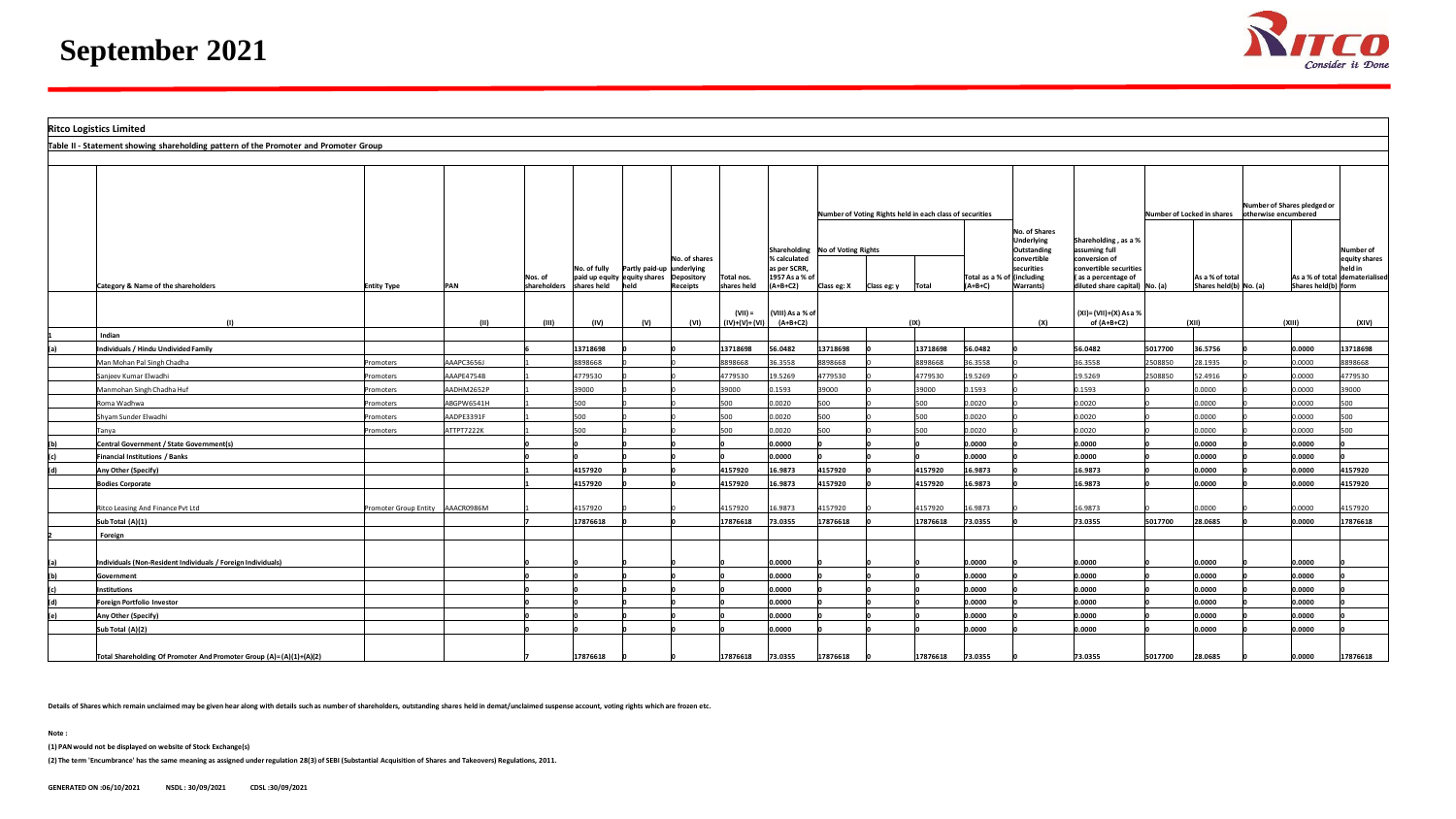

| <b>Ritco Logistics Limited</b> |                                                                                   |                  |       |                                                     |                                                                        |                                  |                         |                                                                                  |                                    |                                                          |         |                              |                                    |                                                                                                                                                                              |                            |                                   |            |                                       |                                                           |
|--------------------------------|-----------------------------------------------------------------------------------|------------------|-------|-----------------------------------------------------|------------------------------------------------------------------------|----------------------------------|-------------------------|----------------------------------------------------------------------------------|------------------------------------|----------------------------------------------------------|---------|------------------------------|------------------------------------|------------------------------------------------------------------------------------------------------------------------------------------------------------------------------|----------------------------|-----------------------------------|------------|---------------------------------------|-----------------------------------------------------------|
|                                | Table III - Statement showing shareholding pattern of the Public shareholder      |                  |       |                                                     |                                                                        |                                  |                         |                                                                                  |                                    |                                                          |         |                              |                                    |                                                                                                                                                                              |                            |                                   |            |                                       |                                                           |
|                                |                                                                                   |                  |       |                                                     |                                                                        |                                  |                         |                                                                                  |                                    |                                                          |         |                              |                                    |                                                                                                                                                                              |                            |                                   |            |                                       |                                                           |
|                                |                                                                                   |                  |       |                                                     |                                                                        |                                  |                         |                                                                                  |                                    | Number of Voting Rights held in each class of securities |         |                              |                                    |                                                                                                                                                                              | Number of Locked in shares |                                   | encumbered | Number of Shares pledged or otherwise |                                                           |
|                                | Category & Name of the shareholder                                                | PAN              |       | Nos. of shareholders equity shares held shares held | No. of shares<br>No. of fully paid up Partly paid-up equity underlying |                                  | Total nos. shares       | <b>Shareholding %</b><br>calculated as per<br>SCRR, 1957 As a % of<br>$(A+B+C2)$ | No of Voting Rights<br>Class eg: X | Class eg: y                                              |         | Total as a % of<br>$(A+B+C)$ | securities (including<br>Warrants) | No. of Shares Underlying Shareholding, as a % assuming<br>Outstanding convertible full conversion of convertible<br>securities (as a percentage of<br>diluted share capital) |                            | As a % of total<br>Shares held(b) |            | As a % of total<br>Shares held(b)     | Number of equity<br>shares held in<br>dematerialised form |
|                                |                                                                                   |                  | (III) | (IV)                                                | (V)                                                                    | Depository Receipts held<br>(VI) | $(VII) = (IV)+(V)+(VI)$ | (VIII) As a % of<br>$(A+B+C2)$                                                   |                                    |                                                          |         |                              | (X)                                | (XI)= (VII)+(X) As a % of<br>$(A+B+C2)$                                                                                                                                      |                            |                                   |            |                                       | (XIV)                                                     |
|                                | <b>Institutions</b>                                                               |                  |       |                                                     |                                                                        |                                  |                         |                                                                                  |                                    |                                                          |         |                              |                                    |                                                                                                                                                                              |                            |                                   |            |                                       |                                                           |
|                                | <b>Autual Fund</b>                                                                |                  |       |                                                     |                                                                        |                                  |                         | ,0000                                                                            |                                    |                                                          |         | 0000.                        |                                    | 0.0000                                                                                                                                                                       |                            | 0.0000                            |            |                                       |                                                           |
|                                | enture Capital Funds                                                              |                  |       |                                                     |                                                                        |                                  |                         | .0000                                                                            |                                    |                                                          |         | 0000.                        |                                    | 0.0000                                                                                                                                                                       |                            | 0.0000                            |            |                                       |                                                           |
|                                | <b>Uternate Investment Funds</b>                                                  |                  |       |                                                     |                                                                        |                                  |                         | .0000                                                                            |                                    |                                                          |         | 0000.                        |                                    | 0.0000                                                                                                                                                                       |                            | 0.0000                            |            |                                       |                                                           |
|                                | oreign Venture Capital Investors                                                  |                  |       |                                                     |                                                                        |                                  |                         | 0000.0                                                                           |                                    |                                                          |         | 0.0000                       |                                    | 0.0000                                                                                                                                                                       |                            | 0.0000                            |            |                                       |                                                           |
|                                | oreign Portfolio Investor                                                         |                  |       |                                                     |                                                                        |                                  |                         | .0000                                                                            |                                    |                                                          |         | 0000.                        |                                    | 0.0000                                                                                                                                                                       |                            | 0.0000                            |            |                                       |                                                           |
|                                | inancial Institutions / Banks                                                     |                  |       |                                                     |                                                                        |                                  |                         | ,0000                                                                            |                                    |                                                          |         | 0000.                        |                                    | 0000.0                                                                                                                                                                       |                            | 0.0000                            |            |                                       |                                                           |
|                                | Insurance Companies                                                               |                  |       |                                                     |                                                                        |                                  |                         | 0.0000                                                                           |                                    |                                                          |         | 0.0000                       |                                    | 0.0000                                                                                                                                                                       |                            | 0.0000                            | <b>NIA</b> |                                       |                                                           |
|                                | Provident Funds/Pension Funds                                                     |                  |       |                                                     |                                                                        |                                  |                         | 0000.                                                                            |                                    |                                                          |         | 0.0000                       |                                    | 0.0000                                                                                                                                                                       |                            | 0.0000                            |            |                                       |                                                           |
|                                | <b>Any Other (Specify)</b>                                                        |                  |       |                                                     |                                                                        |                                  |                         | .0000                                                                            |                                    |                                                          |         | 0000.                        |                                    | 0.0000                                                                                                                                                                       |                            | 0.0000                            |            |                                       |                                                           |
|                                | Sub Total (B)(1)                                                                  |                  |       |                                                     |                                                                        |                                  |                         | 0000.0                                                                           |                                    |                                                          |         | 0000.0                       |                                    | 0.0000                                                                                                                                                                       |                            | 0.0000                            |            |                                       |                                                           |
|                                | Central Government/ State Government(s)/ President of India                       |                  |       |                                                     |                                                                        |                                  |                         |                                                                                  |                                    |                                                          |         |                              |                                    |                                                                                                                                                                              |                            |                                   |            |                                       |                                                           |
|                                | ub Total (B)(2)                                                                   |                  |       |                                                     |                                                                        |                                  |                         | 0000                                                                             |                                    |                                                          |         | 0000.                        |                                    | 0.0000                                                                                                                                                                       |                            | 0.0000                            |            |                                       |                                                           |
|                                | <b>Non-Institutions</b>                                                           |                  |       |                                                     |                                                                        |                                  |                         |                                                                                  |                                    |                                                          |         |                              |                                    |                                                                                                                                                                              |                            |                                   |            |                                       |                                                           |
|                                | ndividuals                                                                        |                  |       |                                                     |                                                                        |                                  |                         |                                                                                  |                                    |                                                          |         |                              |                                    |                                                                                                                                                                              |                            |                                   |            |                                       |                                                           |
|                                | . Individual shareholders holding nominal share capital up to Rs. 2 lakhs.        |                  |       | 388800                                              |                                                                        |                                  | 388800                  | 6740                                                                             | 388800                             |                                                          | 388800  | .6740                        |                                    | .6740                                                                                                                                                                        |                            | .0000                             |            |                                       | 388800                                                    |
|                                | . Individual shareholders holding nominal share capital in excess of Rs. 2 lakhs. |                  |       | 988800                                              |                                                                        |                                  | 988800                  | 6.2964                                                                           | 988800                             |                                                          | 3988800 | 6.2964                       |                                    | 6.2964                                                                                                                                                                       |                            | 0.0000                            |            |                                       | 3988800                                                   |
|                                | Deepinder Singh Poonian                                                           | ABIPP4724F       |       | 393600                                              |                                                                        |                                  | 93600                   | .6081                                                                            | 393600                             |                                                          | 393600  | .6081                        |                                    | 1.6081                                                                                                                                                                       |                            | 0.0000                            |            |                                       | 393600                                                    |
|                                | Vikram Singh                                                                      | <b>XAPS8509F</b> |       | 683200                                              |                                                                        |                                  | 83200                   | .7912                                                                            | 683200                             |                                                          | 683200  | .7912                        |                                    | 2.7912                                                                                                                                                                       |                            | 0.0000                            |            |                                       | 683200                                                    |
|                                | ney Parkash                                                                       | AHPP2297D        |       | 251200                                              |                                                                        |                                  | 51200                   | .0263                                                                            | 251200                             |                                                          | 251200  | .0263                        |                                    | 1.0263                                                                                                                                                                       |                            | 0.0000                            |            |                                       | 251200                                                    |
|                                | NBFCs registered with RBI                                                         |                  |       | 3200                                                |                                                                        |                                  | 3200                    | 0.0131                                                                           | 3200                               |                                                          | 3200    | 0.0131                       |                                    | 0.0131                                                                                                                                                                       |                            | 0.0000                            |            |                                       | 3200                                                      |
|                                | <b>Trust Employee</b>                                                             |                  |       |                                                     |                                                                        |                                  |                         | .0000                                                                            |                                    |                                                          |         | 0.0000                       |                                    | 0.0000                                                                                                                                                                       |                            | 0.0000                            |            |                                       |                                                           |
|                                | <b>Overseas Depositories(holding DRs) (balancing figure)</b>                      |                  |       |                                                     |                                                                        |                                  |                         | 0000.0                                                                           |                                    |                                                          |         | 0000.                        |                                    | 0.0000                                                                                                                                                                       |                            | 0.0000                            |            |                                       |                                                           |
|                                | Iny Other (Specify)                                                               |                  |       | 1219200                                             |                                                                        |                                  | 219200                  | .9811                                                                            | 1219200                            |                                                          | 1219200 | .9811                        |                                    | 4.9811                                                                                                                                                                       |                            | 0.0000                            |            |                                       | 1219200                                                   |
|                                | <b>Indu Undivided Family</b>                                                      |                  |       | 40000                                               |                                                                        |                                  | 10000                   | 9805                                                                             | 40000                              |                                                          | 40000   | .9805                        |                                    | 0.9805                                                                                                                                                                       |                            | 0.0000                            |            |                                       | 240000                                                    |
|                                | <b>Jon Resident Indians (Non Repat)</b>                                           |                  |       | <b>L600</b>                                         |                                                                        |                                  | 600                     | 0.0065                                                                           | 1600                               |                                                          | 1600    | 0.0065                       |                                    | 0.0065                                                                                                                                                                       |                            | 0.0000                            |            |                                       | 1600                                                      |
|                                | <b>Non Resident Indians (Repat)</b>                                               |                  |       | 19200                                               |                                                                        |                                  | 19200                   | 0.784                                                                            | 19200                              |                                                          | 19200   | 0.0784                       |                                    | 0.0784                                                                                                                                                                       |                            | 0.0000                            |            |                                       | 19200                                                     |
|                                | <b>Sody Corp-Ltd Liability Partnership</b>                                        |                  |       | 40000                                               |                                                                        |                                  | 10000                   | .1634                                                                            | 40000                              |                                                          | 40000   | 1634                         |                                    | 0.1634                                                                                                                                                                       |                            | 0.0000                            |            |                                       | 40000                                                     |
|                                | Clearing Member                                                                   |                  |       | 28800                                               |                                                                        |                                  | 8800                    | .1177                                                                            | 28800                              |                                                          | 28800   | 1177                         |                                    | 0.1177                                                                                                                                                                       |                            | 0.0000                            |            |                                       | 28800                                                     |
|                                | <b>Sodies Corporate</b>                                                           |                  |       | 89600                                               |                                                                        |                                  | 89600                   | 6345                                                                             | 89600                              |                                                          | 89600   | .6345                        |                                    | .6345                                                                                                                                                                        |                            | .0000                             |            |                                       | 389600                                                    |
|                                | ub Total (B)(3)                                                                   |                  |       | 600000                                              |                                                                        |                                  | 500000                  | 6.9645                                                                           | 600000                             |                                                          | 600000  | 6.9645                       |                                    | 26.9645                                                                                                                                                                      |                            | 0000.0                            |            |                                       | 6600000                                                   |
|                                | Total Public Shareholding (B)= (B)(1)+(B)(2)+(B)(3)                               |                  |       | 600000                                              |                                                                        |                                  | 600000                  | 26.9645                                                                          | 600000                             |                                                          | 6600000 | 26.9645                      |                                    | 26.9645                                                                                                                                                                      |                            | 0.0000                            |            |                                       | 6600000                                                   |

**Details of the shareholders acting as persons in Concert including their Shareholding (No. and %):**

**No. of shareholders No. of Shares**

**Details of Shares which remain unclaimed may be given hear along with details such as number of shareholders, outstanding shares held in demat/unclaimed suspense account, voting rights which are frozen etc.**

**Note :**

**(1) PAN would not be displayed on website of Stock Exchange(s).** 

**(2) The above format needs to disclose name of all holders holding more than 1% of total number of shares**

**(3) W.r.t. the information pertaining to Depository Receipts, the same may be disclosed in the respective columns to the extent information available and the balance to be disclosed as held by custodian.**